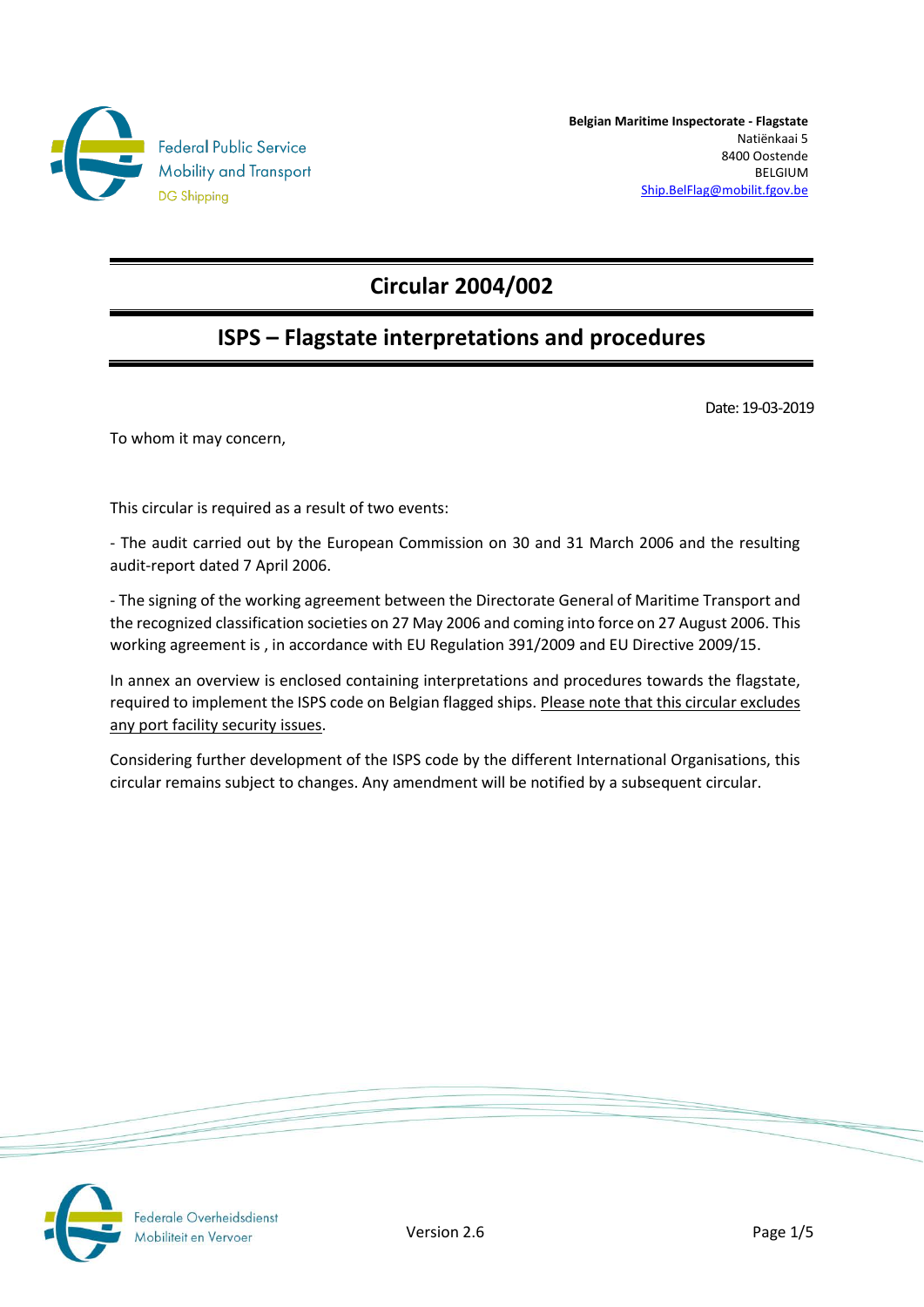### **ANNEX**

Within the Federal Public Service Mobility and Transport the supervision of the ship security is the responsibility of the Belgian Maritime Inspectorate (BMI). BMI is authorised to take autonomous decisions regarding most of the ship security issues.

Any questions regarding ISPS may be directed to: Ship.BelFlag@mobilit.fgov.be

or the general address: Belgian Maritime Inspectorate Posthoflei 3-5 2600 Berchem Belgium Tel. +32 3 229 00 53

## **Recognized organisations (RSO)**

In accordance with the ISPS code part B 4.3, BMI authorises the Recognized Security Organisation to perform following activities:

- review and approval of Ship Security Plans (SSP), or amendments thereto, on behalf of the Kingdom of Belgium.
- verification of compliance of ships with the requirements of SOLAS chapter XI-2 and Part A of the ISPS code on behalf of the Kingdom of Belgium.

One RSO may advise and assist in the preparation of the Ship Security Assessment or Plan, however, doing so, the same RSO is not authorised to approve that Ship Security Plan.

BMI will supervise the performance of the RSO by randomly reviewing Ship Security Plans and by attending selected SSP-audits or verifications.

In accordance with the working agreement, following classification societies are authorised to act as Recognized Security Organisations (RSO):

- American Bureau of Shipping (ABS),
- Bureau Veritas Marine & Offshore SAS (BV),
- DNV GL AS
- Lloyd's Register Group Ltd (LR),
- Nippon Kaiji Kyokai General Incorporated Foundation (Class NK),
- Russian Maritime Register of Shipping (RS),
- RINA Services S.p.A.

The shipping company<sup>1</sup> may freely select any classification society on the above mentioned list, to act as RSO. The RSO may be different from the classification society assigned for ISM or the issue of the "hull" and "machinery" certificates.



l

<sup>&</sup>lt;sup>1</sup> "Shipping company" means the owner, operator, management company who has assumed the responsibility of implementing and keeping the standards of security on board its ships.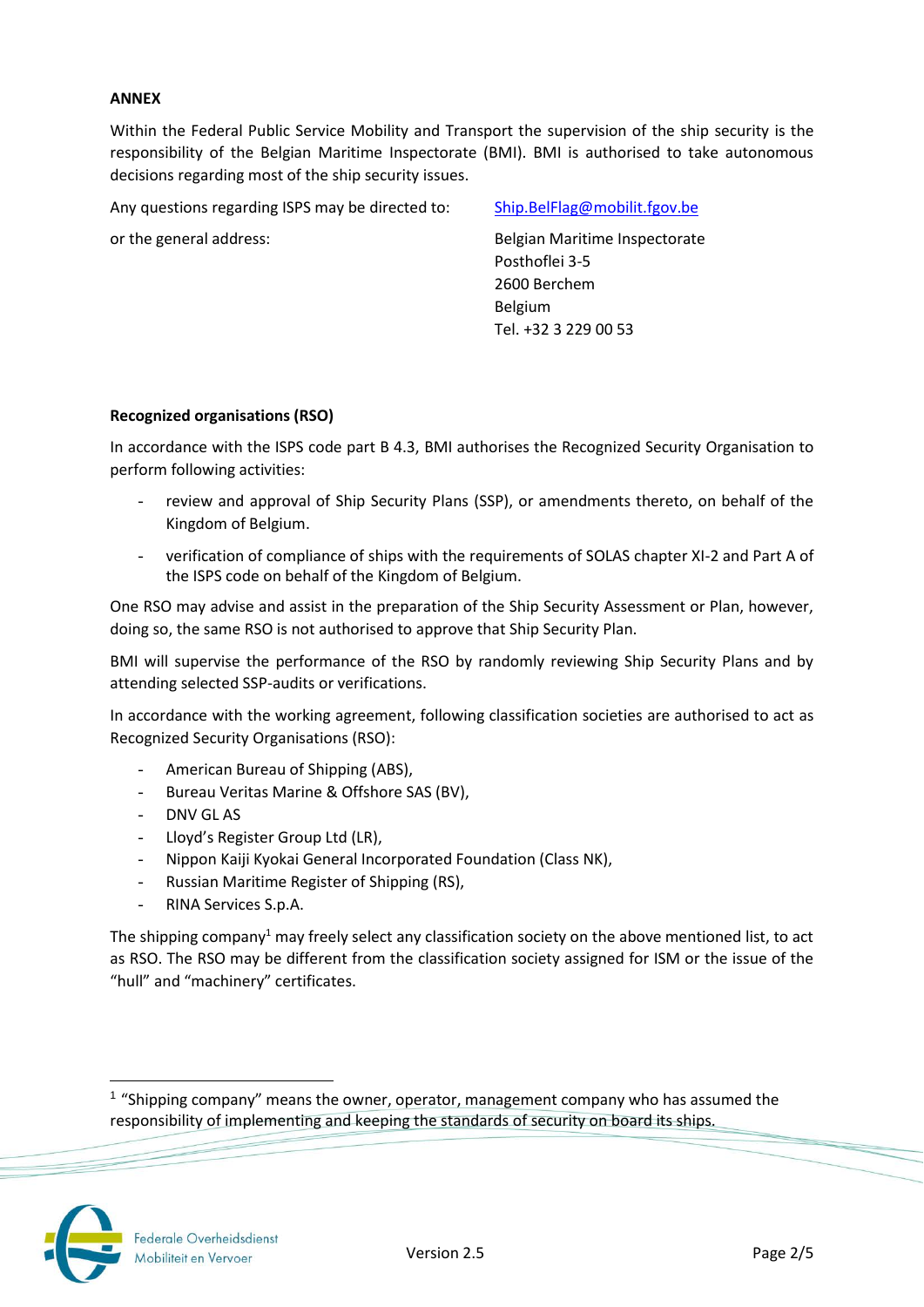## **RSO auditors**

Each RSO should forward to BMI, a list of the auditors within the RSO, who are assigned to perform the verifications, both for the SSP and on board, on behalf of the Kingdom of Belgium. Only the persons mentioned in this list will be authorised to perform the earlier mentioned verifications. It is the responsibility of the RSO to inform BMI of any changes in the above mentioned list.

RSO-auditors should, when doing a SSP review at the shipping company and when doing verifications onboard, be able to present following documentation:

- Valid passport
- Evidence of being in service of the RSO (RSO-ID pass or declaration from the RSO)
- Evidence of being authorised for ISPS (in accordance with IACS PR 25)

## **Ship Security Plan (SSP)**

In accordance with the ISPS-code, the shipping company should prepare a SSP and a ship security assessment (SSA). The SSP should include at least the issues mentioned in article 9.4 of part A of the ISPS-code.

The preparation of the SSP and SSA may be performed by a RSO, chosen by the shipping company. The review and approval of the SSP cannot be performed by the same RSO who has been involved in the preparation of the SSP or SSA.

When the SSP and SSA has been finalised, the shipping company should submit the SSP and the report of the SSA to the RSO (assigned for the review and approval) for approval. BMI does need not to be informed separately.

Once the SSP has been approved, the RSO issues a "letter of approval" and validates all pages of the approved SSP. The RSO shall forward the letter of approval to BMI for endorsement, to which BMI returns the endorsed letter of approval to the RSO. The countersigned letter of approval shall be put in the SSP on board the vessel.

BMI reserves the right to fully review the SSP and issue remarks which could result in amendments of the SSP. For security reasons, BMI will not keep any copy of the SSP for shipping. However the SSP should be readably available at the shipping company at any time. Upon request of an authorised person of BMI the shipping company must be able to present instantly any given SSP.

On the other hand, BMI will keep one copy of the SSP for shipping companies based outside Belgium. This may be either a hard copy or an electronic version.

### **Amendment of the Ship Security Plan**

Any amendment of an approved procedure, Ship Security Plan (SSP) and/or security equipment, shall be notified to the RSO (who has performed the approval of the SSP).

The RSO, decides in each case if this amendment is permitted without a new verification, or that further inspection is required.

BMI Circular 2011/002 gives clarification on approval of amendments to the Ship Security Plan.



Federale Overheidsdienst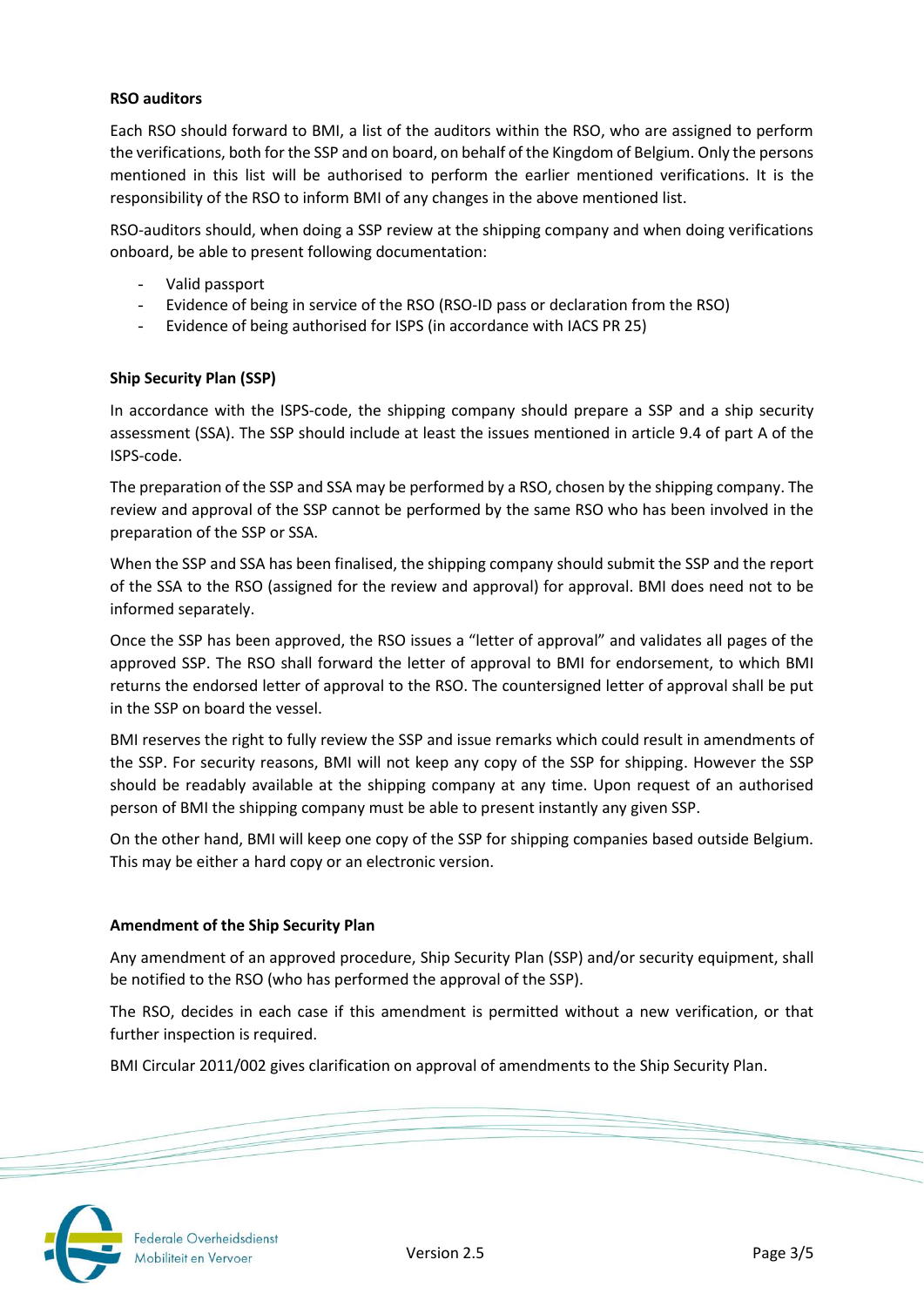# **International Ship Security Certificate (ISSC)**

The extent of delegations to the RSO for the issue and verifications related to the International Ship Security Certificate is in accordance with the Work Matrix, Table IV, 1.30 and 1.31.

The maximum validity of the ISSC for Belgian flagged vessels will be, in principle, 5 years unless expressed otherwise (see Security Alert System). BMI reserves the right, in specific cases, to reduce the maximum validity or even withdraw the certificate.

# The RSO performing the verification must be the same RSO who has performed the review and approval of the SSP.

The RSO, authorised by BMI, may not impose higher requirements than those stated in:

- part A of the ISPS-code
- paragraphs 8.1 to 13.8 of part B of the ISPS-code (agreed by the Maritime Security Working Group MSWG)
- the articles from part B of the ISPS-code in accordance with the EU-regulation 725/2004/EU, as amended.

The interpretation by BMI of any requirement overrules the interpretation made by the RSO. In case of any conflict between the shipping company and the RSO, the shipping company should contact BMI. The findings of the RSO will be considered as advice to BMI.

# **Interim International Ship Security Certificate**

The extent of delegations to the RSO for the issue and verifications related to the Interim International Ship Security Certificate is in accordance with the Work Matrix, Table IV, 1.29.

# **Reporting of non-conformities**

The RSO provides the shipping company a summary of the noted non-conformities, resulting from the initial verification. A copy of the summary and the recommendation from the RSO to not issue the ISSC are to be forwarded to BMI.

The concerned shipping company should within a period of maximum 2 months, from the date of the initial verification, rectify all noted non-conformities. After rectification, a new verification should take place, however the scope of the verification shall be limited to the noted non-conformities. This new verification should be performed by the same RSO who has noted the non-conformities.

The report of the new verification and the recommendations by the RSO should be forwarded as soon as possible to BMI.

If the shipping company does not rectify all deficiencies within above mentioned period of 2 months, a full initial verification should take place.



Federale Overheidsdienst